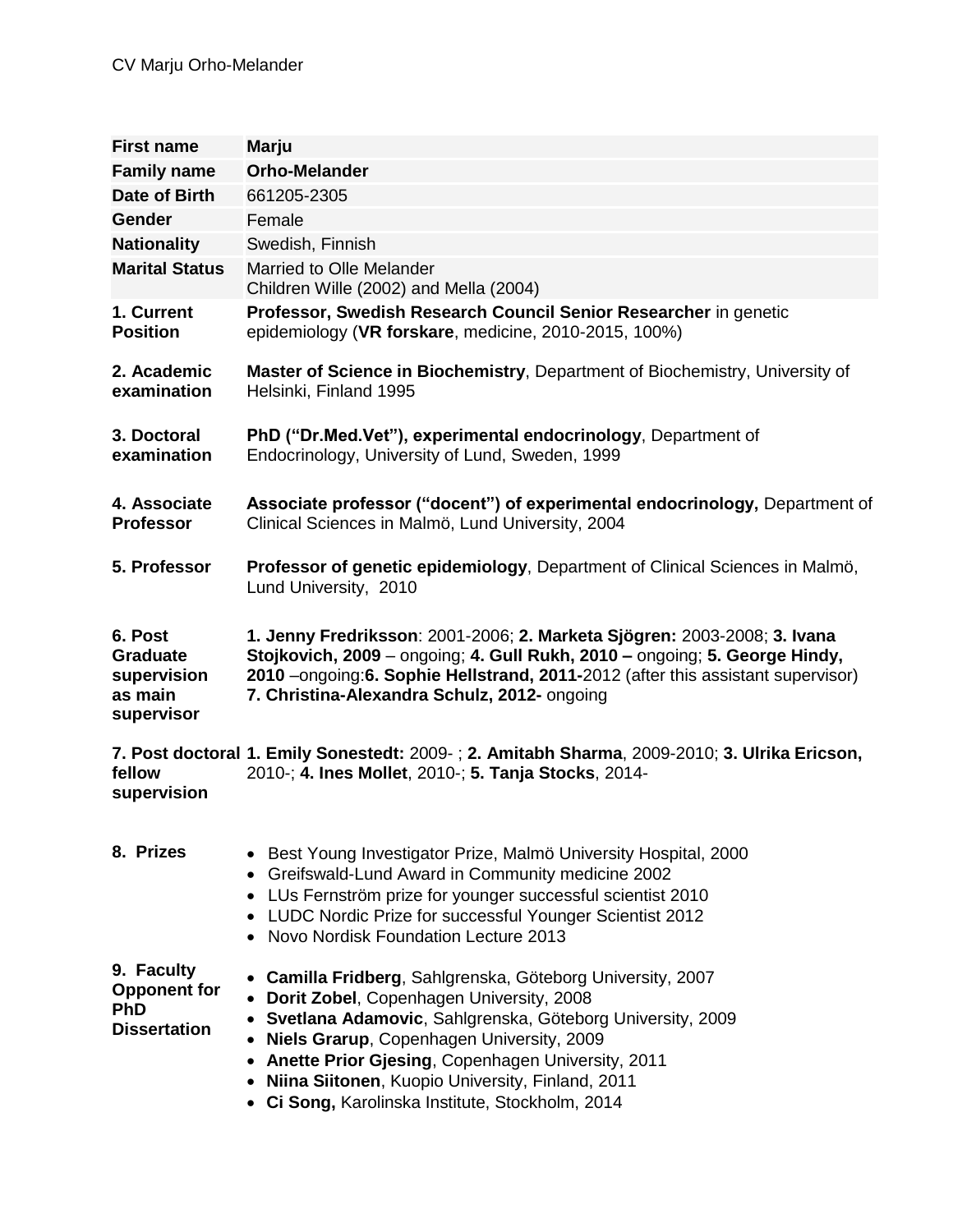| 10. Other<br><b>Duties</b>                                                                      | • Vice-Director of the Strategic Research Area EpiHealth at Lund University<br>Main organizer of EASD-SGGD meeting 2013<br>Member of NGI (National Genomics Infrastructure) board<br>$\bullet$<br>Main organizer of SSSD meeting 2010 (Scandinavian Society for the Study of<br>Diabetes)<br>Scientific Board Member of Swedich Nutrition Foundation 2009-<br>Board Member of the SSSD (Scandinavian Society for the Study of Diabetes)<br>2008-<br>Program Committee member of EAS 2013 (European Atherosclerosis Study)<br>$\bullet$<br>Honorary Secretary of EASD-SGGD (European Association for Diabetes-<br>Study Group for Genetics in Diabetes 2011-<br>Co-PI of LUDC Genomics 2006-                                                                                                                                                                                                                                                                                                                                                                              |
|-------------------------------------------------------------------------------------------------|--------------------------------------------------------------------------------------------------------------------------------------------------------------------------------------------------------------------------------------------------------------------------------------------------------------------------------------------------------------------------------------------------------------------------------------------------------------------------------------------------------------------------------------------------------------------------------------------------------------------------------------------------------------------------------------------------------------------------------------------------------------------------------------------------------------------------------------------------------------------------------------------------------------------------------------------------------------------------------------------------------------------------------------------------------------------------|
| 11. Grant<br>reviewing                                                                          | Referee for Swedish Research Council Project grants 2011, 2013, 2014<br>$\bullet$<br>Chairman of the B1 Grant Panel at the Swedish Research Council 2014<br>Referee for local ALF committee 2012-2014<br>٠<br>Swedish Institutes Stipend Committee 2012<br>$\bullet$<br>• SNF young investigator grants 2010-2011<br>ERC Synergy grants 2013                                                                                                                                                                                                                                                                                                                                                                                                                                                                                                                                                                                                                                                                                                                             |
| 12.<br><b>Invited</b><br>presentations<br>at inter-<br>nationally<br>established<br>conferences | "7th Nordic Nutrition Congress" in Mariehamn, Aland 18-21/6 2000<br>٠<br>EASD-SGGD Study group for genetics of diabetes, Spain 2004<br>٠<br>2nd International Korotkoff congress in Hypertension, St Petersburg, Russia<br>2009<br>International Drug Discovery and Technology (IDDST), Shanghai China 2009<br>٠<br>6th International Congress of Pathophysiology, Montréal, Canada, 2010<br>٠<br>The 14th International SHR Symposium, Montréal, Canada, 2010<br>$\bullet$<br>NUGO week, Helsinki, Finland 2011<br>$\bullet$<br>45th Scandinavian Society for the Study of Diabetes, Reykjavik Iceland, 2011<br>٠<br>Heart and Lung FEST Vancouver, Canada 2011<br>٠<br>Scandinavian Society for the Study of Diabetes, Esbo, Finland 2013<br>EASD-SGGD Study group for genetics of diabetes, Malmö, Sweden 2013<br>• Mondova Diabetes meeting, Italy, 2013<br>European Congress of Endocrinology (ECE), Wroclaw, Poland, 2014<br>EndoBridge (Endocrinology), Antalya, Turkey, 2014<br>$\bullet$<br>JIM Atherosclerosis Symposium, Stockholm, Sweden, 2014<br>$\bullet$ |
| 13. Publica-<br>tions, Citati-<br>ons, H-index                                                  | 127 papers by Marju Orho-Melander (earlier Orho) have been cited 9126 times<br>(without own citations): $H$ -index 40 (=40 papers with more than 40 citations)                                                                                                                                                                                                                                                                                                                                                                                                                                                                                                                                                                                                                                                                                                                                                                                                                                                                                                           |
| 15.10 Selected<br><b>Publications</b>                                                           | 1. *Kathiresan S, Melander O, Guiducci C, Surti.A., Burtt NP, Rieder MJ, Cooper<br>GM, Roos C, Voight BF, Havilunna AS, Hedner T, Berglund G, Vartianen E,<br>Jousilahti P, Hedblad B, Newton-Cheh C, Salomaa V, Peltonen L, Groop L,<br>Altshuler DM, <b>Orho-Melander M</b> : Six new loci associated with blood low-density<br>lipoprotein cholesterol, high-density lipoprotein cholesterol or triglycerides in                                                                                                                                                                                                                                                                                                                                                                                                                                                                                                                                                                                                                                                      |